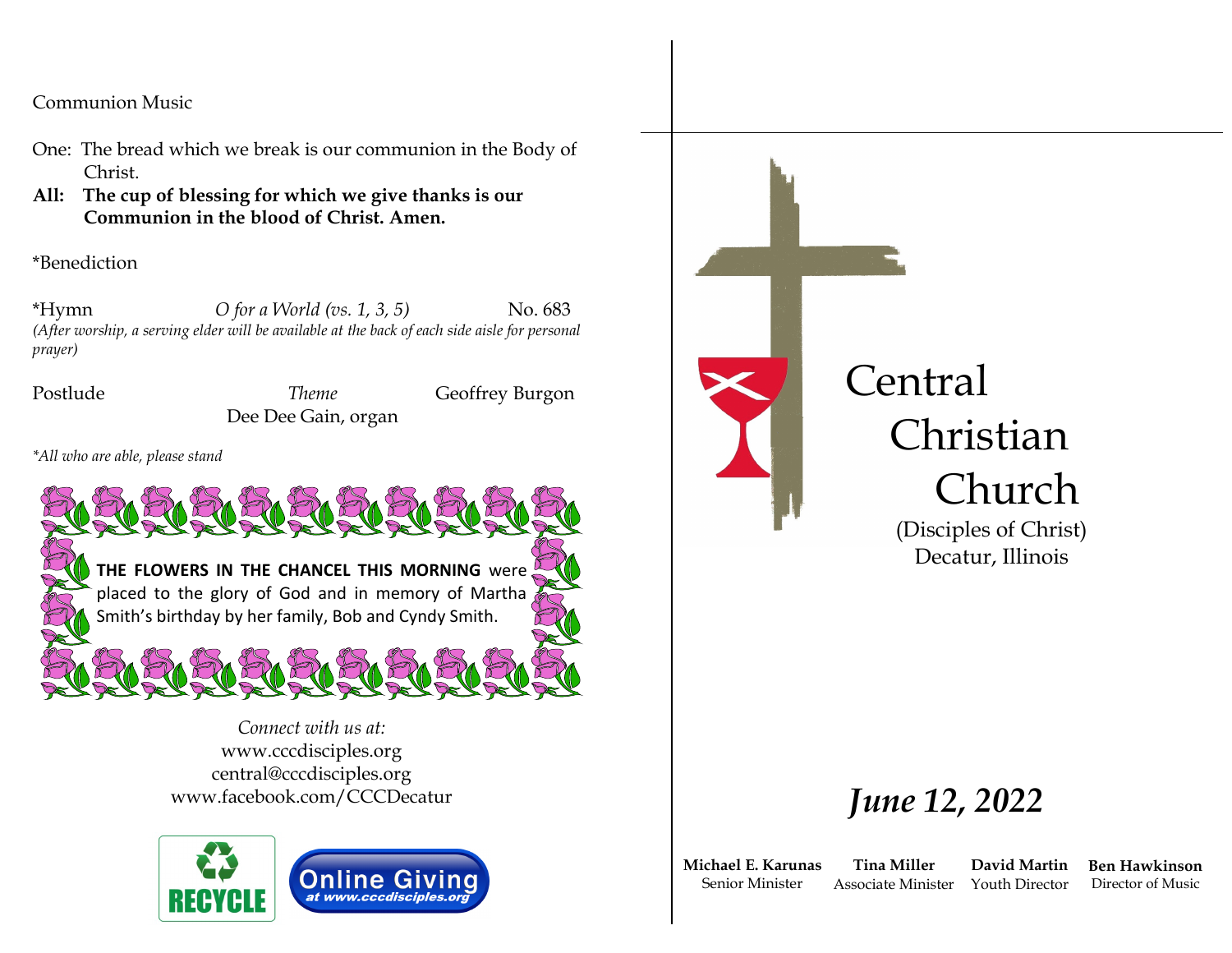## **ORDER OF WORSHIP**

*Sharing Christ. Changing Lives. Delivering Hope.*

| Prelude                                                                                                                                                                                                                                                                                                                                                                                 | Gabriel's Oboe<br>Dee Dee Gain, organ          | Ennio Morricone    | (8:00) Prayer Response<br>(10:30) Special Music, Luc Longcor                                                                                                                                                                |            |
|-----------------------------------------------------------------------------------------------------------------------------------------------------------------------------------------------------------------------------------------------------------------------------------------------------------------------------------------------------------------------------------------|------------------------------------------------|--------------------|-----------------------------------------------------------------------------------------------------------------------------------------------------------------------------------------------------------------------------|------------|
| Words of Welcome                                                                                                                                                                                                                                                                                                                                                                        |                                                | Michael E. Karunas | Offertory Invitation                                                                                                                                                                                                        |            |
|                                                                                                                                                                                                                                                                                                                                                                                         | *Opening Hymn Be Thou My Vision (vs. 1, 3, 4)  | No. 595            | *Doxology                                                                                                                                                                                                                   |            |
| Tina Miller<br><i>*Responsive Reading</i><br>Leader: For as far as the heavens are high above the earth, so great<br>is his steadfast love toward those who fear him.<br>People: As far as the east is from the west, so far,<br>he removes our transgressions from us.<br>As a father has compassion for his children, so the Lord<br>All:<br>has compassion for those who look to him |                                                |                    | <i>*Prayer of Dedication</i>                                                                                                                                                                                                |            |
|                                                                                                                                                                                                                                                                                                                                                                                         |                                                |                    | $(8:00)$ Special Music<br>Luc Longcor<br>$(10:30)$ Anthem<br><b>Blessed Assurance</b><br>Solo: Karen Driver, soprano<br><b>Scripture Reading</b><br>Mark 2:13-17                                                            |            |
| with reverent awe.                                                                                                                                                                                                                                                                                                                                                                      |                                                |                    | One: The Word of God for the People of God.                                                                                                                                                                                 |            |
| *Invocation                                                                                                                                                                                                                                                                                                                                                                             |                                                |                    | All:<br>Thanks be to God.                                                                                                                                                                                                   |            |
| *Lord's Prayer                                                                                                                                                                                                                                                                                                                                                                          |                                                |                    | Sermon<br>When Jesus Ate People Came Together                                                                                                                                                                               |            |
| Our Father, who art in heaven, hallowed be Thy name.<br>Thy kingdom come.                                                                                                                                                                                                                                                                                                               |                                                |                    | Invitation to Discipleship                                                                                                                                                                                                  |            |
| Thy will be done on earth as it is in heaven.<br>Give us this day our daily bread.<br>And forgive us our debts as we forgive our debtors.<br>And lead us not into temptation, but deliver us from evil.<br>For Thine is the kingdom, and the power and the glory<br>forever, Amen.                                                                                                      |                                                |                    | *Communion Hymn<br>Lord, I Want to Be a Christian                                                                                                                                                                           | No. 589    |
|                                                                                                                                                                                                                                                                                                                                                                                         |                                                |                    | (In Christ's name we welcome all persons into membership into the church by confession of faith<br>and baptism or by transfer of membership. Please step to the front pew during the singing of this<br>Hymn of Communion.) |            |
| *Gloria Patri                                                                                                                                                                                                                                                                                                                                                                           |                                                | No. 35             | Meditation                                                                                                                                                                                                                  | David York |
| Children's Moment                                                                                                                                                                                                                                                                                                                                                                       |                                                | David Martin       | Words of Institution                                                                                                                                                                                                        |            |
| Prayer Hymn                                                                                                                                                                                                                                                                                                                                                                             | Diverse in Culture, Nation, Race (vs. 1, 3, 4) | No. 485            | Prayer of Consecration<br>(All believing Christians are invited to share in the Lord's Supper, regardless of church<br>affiliation.)                                                                                        | Randy Trei |

Pastoral Prayer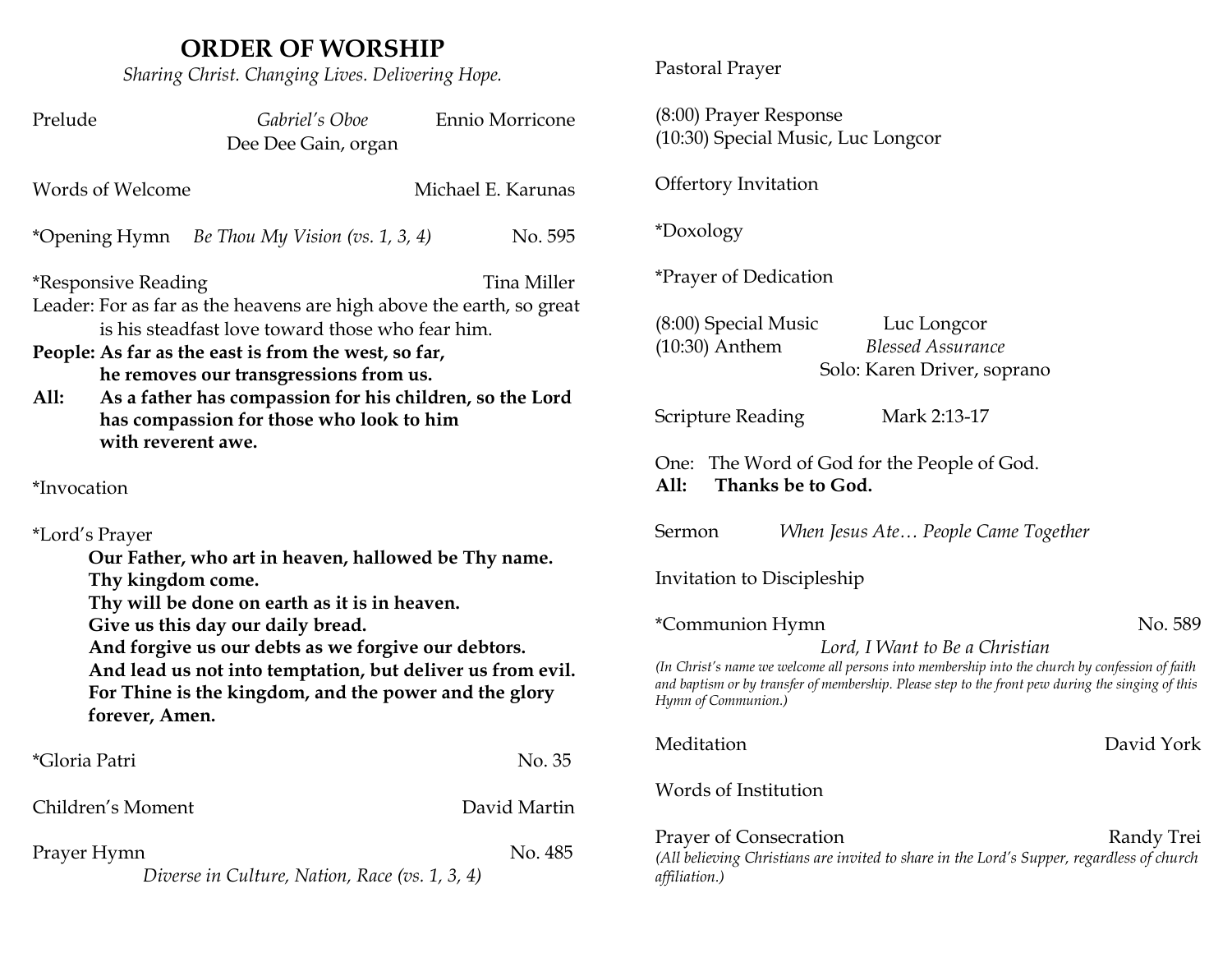#### **Members**

Barbara Tyler Karma Lynn Carpenter Unique Hess Evelyn Sanders Gretchen Barron Linda Kuhns David Ash David Poisel Herb & Duff Knudsen Bob & Pat O'Connell Larry Pepper Susie Bean Tessa McCoy Dean Gray Bob Logan

**We Pray for Those in the Military:** Bobby Backes (nephew of Keith & Jeannie Backes) Trysten Hall (son of Sheila & Charles Hall, great-grandson of Lawrence & Sally Thicksten) Katy & Matt Holden (granddaughter & grandson-in-law of Nancy Ellen Taylor) Phillip Johnston (son of Becky Johnston) Mitchell Lucas (grandson of Nancy Ellen Taylor) Jeremiah & Rachel Singletary (great-nephew of Marilyn Ward) Preston Wade (son of Larry & Karen Wade) Lucas Ward (grandson of Marilyn Ward)



#### **Members in Nursing Home & Assisted Living**

Doris McArty (Imboden Creek) Arlene Penn (Imboden Creek) Zettie Stern (Imboden Creek) Nancy Turner (Imboden Creek) Merle Chapman (Imboden Creek Gardens) Elaine Hynds (Imboden Creek Gardens) Wanda Poisel (Imboden Creek Gardens) Marilyn Riley (Randall Residence) Max Sperry (Randall Residence) Glen & Arlone Dalluge (Randall Residence) Doris Matey (Hickory Pt Christian Village) Ellen Sheffer (Hickory Pt Christian Village) Helen Ryan (Hickory Pt. Christian Village) Joan Smith (Heritage Health) Bess King (The Glenwood) Bob & Chloe Hoaglin (Vonderlieth) Jean Booher (Primrose) Morris Birkhead (Villas at Hollybrook)

#### **Friends & Family**

Misty Mochel (friend of Marci Baumann) Diane Lockwood (Friends of Nancy Ellen Taylor) Barb Disney (Friend of Penny Rutherford) Shannon Francisco (Friend of Bob Smith) Janet May Carpenter (mother of Karma Lynn Carpenter) Michael Moran (son in law of Larry & Marla Winkleblack) Jill Bolin (Larry & Marla Winkleblack's daughter) Carrol Virt (father of Diana Ritter) Ruth Albin (family of Nancy Ellen Taylor) Michelle Yeager (daughter of Gail Prince) Mac Funk (son of Steve & Carrie Funk)

**Friends & Family, continued**

Edna Straghan (mother of Kathy Kauzlarich) Stacy Dill (friend of Donna Dash) Jim Nuernberger (friend of Jim & Debbie Hoffert) Curt Jackson (cousin of Nancy Ellen Taylor) Harriette York (mother of David York) Ron Price (brother of Debbie Hoffert) Vickie Jacobs (daughter of Maria Jacobs) Jeff Powers (son-in-law of Dave & Nita Phillips) Jane Spires (friend of many CCC members) Debbie Seitz (friend of Julie & Ken Jacoby) Mary Teller (cousin of Steve & Carrie Funk) Kim Klotz Schuhardt (relative of Mary Jane Oliver) Linda & Wayne Mollohan (friends of Nancy Ellen Taylor) Mark Demoulin (son of Jahala Demoulin) Robert A. Young (father of Michele Bafford) Cecelia Adams (granddaughter-in-law of Ed & Joy Adams) Lena Rutherford (niece of the Rutherford families) Jackie Pepperman (niece of Maria Jacobs) Bob & Jane Campbell (brother & sister-in-law of Bruce Campbell) Maya Anthony (friend of Liz Campbell) Dick Martin (friend of Jim Bednar) Kay Green (friend of Penny Rutherford) Bradley Day (friend of Charles & Sandra Hunter) Quentin Wilmot (brother of Kevin Wilmot) Lisa Richars (daughter of Carolyn McCall) Rosie & Sam Brandenburg (sister of Andy Fulk)